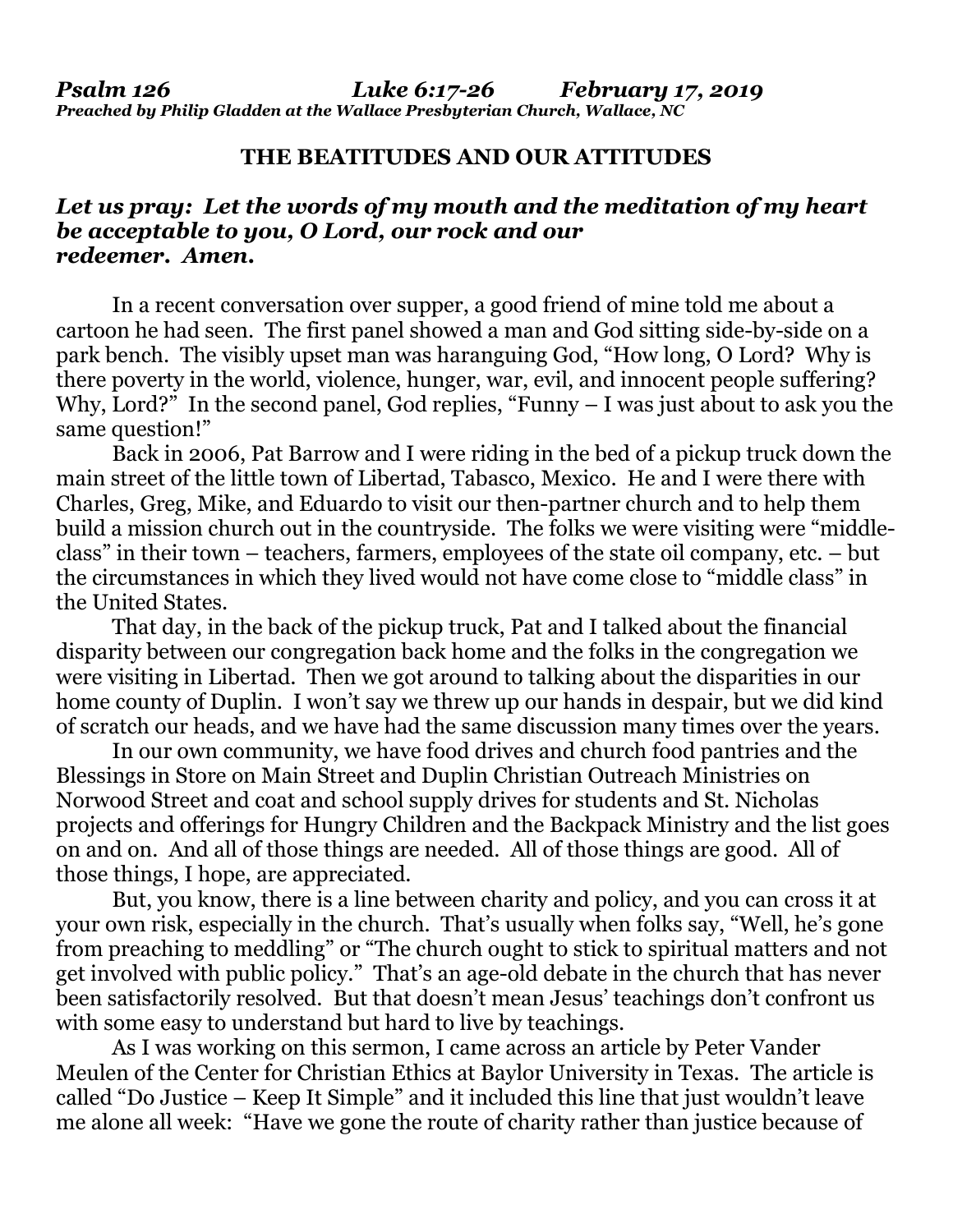fear rooted in ignorance of what is required of us?"<sup>1</sup> And what is required of us? Well, in the famous words of Micah 6:8, "To do justice, to love kindness, and to walk humbly with our God." And that is what Jesus is talking about in his Sermon on the Plain in the Gospel of Luke.

We're more familiar with Jesus' Sermon on the Mount in Matthew 5-7. Aside from the obvious difference that the "sermon" in Luke is much shorter than the one in Matthew, there is another noticeable difference. In Matthew 5, Jesus is up on the mountain, like a new Moses. In Luke, Jesus goes up on the mountain by himself to pray, but he comes back down onto the even place/the plain among the people – people from Judea and Jerusalem, from Tyre and Sidon, probably Jews and Gentiles – to teach them about the kingdom of God.

If I asked you to repeat some of Jesus' beatitudes, you might answer, "Blessed are the poor in spirit, for theirs is the kingdom of heaven. . . Blessed are those who hunger and thirst for righteousness, for they will be filled." And you would be right – if you were quoting from Matthew 5! But in Luke's story, Jesus says, "Blessed are you who are poor, for yours is the kingdom of God . . . Blessed are you who are hungry now, for you will be filled." Try as we might (and as much as we might want to), we really can't "spiritualize" the beatitudes in Luke. Jesus really is talking about people who are poor and hungry.

And that is consistent with Jesus' teaching and ministry in Luke's gospel. When Mary sang praises after Gabriel told her she was going to have a baby, she remembered how God "has brought down the powerful from their thrones, and lifted up the lowly; he has filled the hungry with good things, and sent the rich away empty." When Jesus preached in his hometown synagogue in Nazareth, he read from the scroll of Isaiah, "The Spirit of the Lord is upon me, because he has anointed me to bring good news to the poor." Jesus told a parable about a farmer who gloated over his excess crops and planned to tear down his barns and build bigger ones, only to die that very night. Jesus met a rich young man and commended him for his religious piety; but the man walked away sorrowful, because he couldn't bring himself to put into practice what he believed, for he had many possessions.

In a sense, Jesus' Sermon on the Plain is like a mirror that he holds up to our lives. Only when we look in the mirror, we don't see a reflection of the life as we know it, but life from God's perspective. In their book *Resident Aliens* from Duke Divinity School, Stanley Hauerwas and William Willimon observe that, "Christians begin our ethics not with anxious, self-serving questions about what we ought to do as individuals to make history come out right, because in Christ, God has already made history come out right. The 'sermon on the plain' is the inauguration manifesto of how the world looks now that God in Christ has taken matters in hand. In other words, these blessings and woes announce that God, in Jesus Christ, already sees the world in a strikingly different way than we do. The 'real world,' for all those who are in Christ, is one in which most of the major status roles in life are utterly reversed."<sup>2</sup>

Contrary to the Beatitudes in Matthew 5, there are four pairs of well-balanced blessings AND woes in the Sermon on the Plain – poor & rich; hungry & full; weeping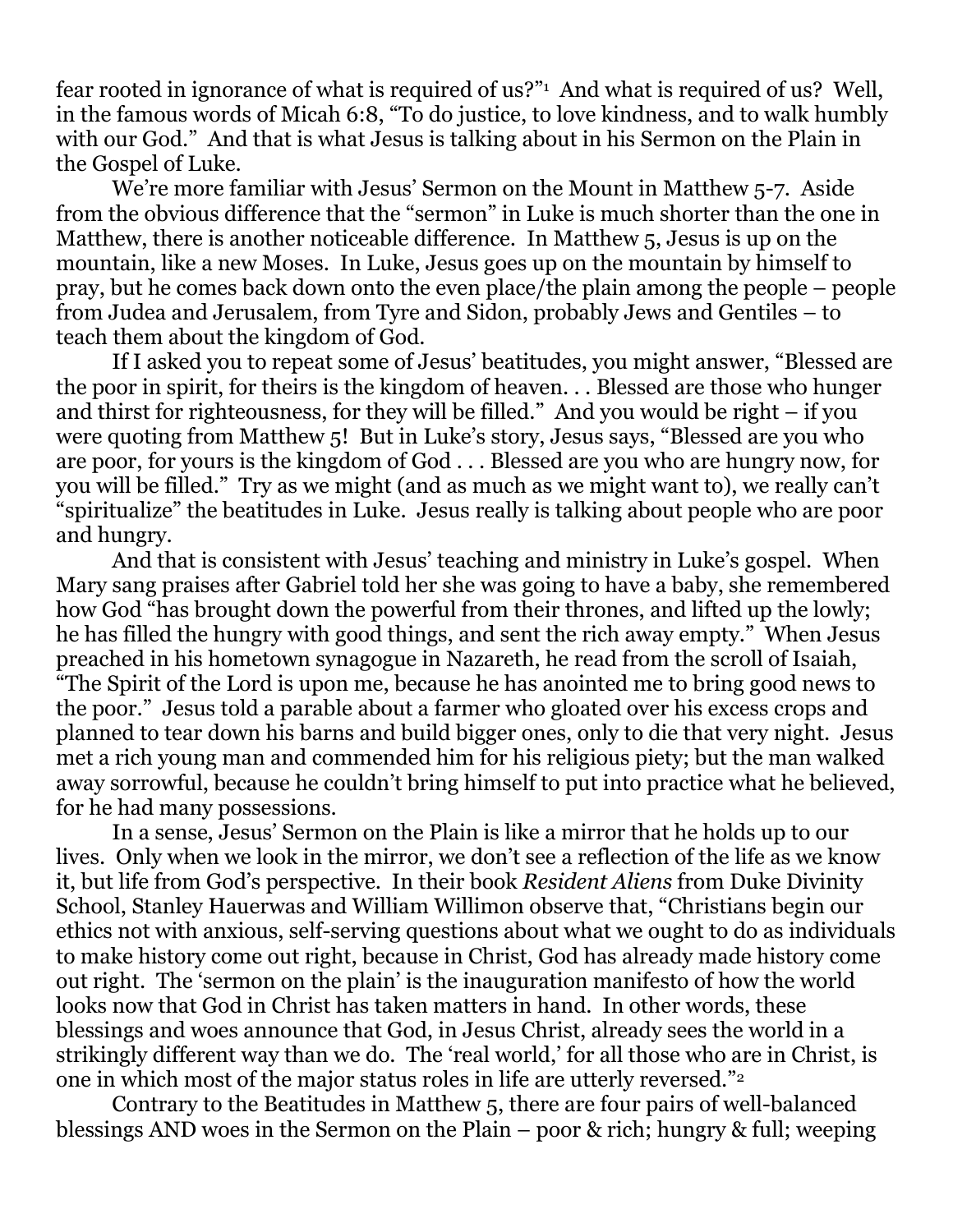& laughing; hatred/defaming & speaking well. In Matthew's gospel, Jesus reserves his "woes" for the scribes and Pharisees. In his Sermon on the Plain, Jesus talks to everyone there that day – rich and poor? And, of course, Jesus talks about attitudes AND actions, beliefs and practices. Just one chapter later in Luke, some messengers from John the Baptist ask Jesus, "Are you the one who is to come, or are we to wait for another?" Jesus answered them, "Go and tell John what you have seen and heard: the blind receive their sight, the lame walk, the lepers are cleansed, the deaf hear, the dead are raised, the poor have good news brought to them. And blessed is anyone who takes no offense at me." (Luke 7:20, 22-23)

The cartoon in today's bulletin showed up in my Wednesday emails.



I wanted to share it with you because it is a good explanation of the "woes" in these beatitudes. Jesus doesn't condemn riches per se (neither here nor elsewhere), but he does warn against our attitude towards riches, which is another way to talk about attitudes of self-serving and self-preservation. And our beatitudes attitudes will influence how we hear Jesus' words and act on them (or not!).

So, what is our reaction to these beatitudes?

Do we try to justify the existence of the poor among us? After all, even Jesus seems to do that, when he answers the critics of the woman who anointed his feet at Bethany, "For you always have the poor with you, but you will not always have me." (Matthew 26:11) But Jesus is referring to Deuteronomy 15:11, "Since there will never cease to be some in need on the earth, I therefore command you, 'Open your hand to the poor and needy neighbor in your land.'" (Deuteronomy 15:11)

Or do we convince ourselves that at least some, if not all of the poor, somehow deserve it or want to be that way? But the sinister other side of that argument is that we who are blessed think that we deserve what we have. And, you know, I've never heard anyone who was blessed wonder, "Why me? Why did God let this happen to me?"

Or we try to rationalize Jesus' teachings – "Well, that was back then and this is now." But the economic disparities of Jesus' day were very real and very challenging for the majority of the people who were listening to him that day on the plain. The disparities are just as real and challenging still today. And, after all, how much is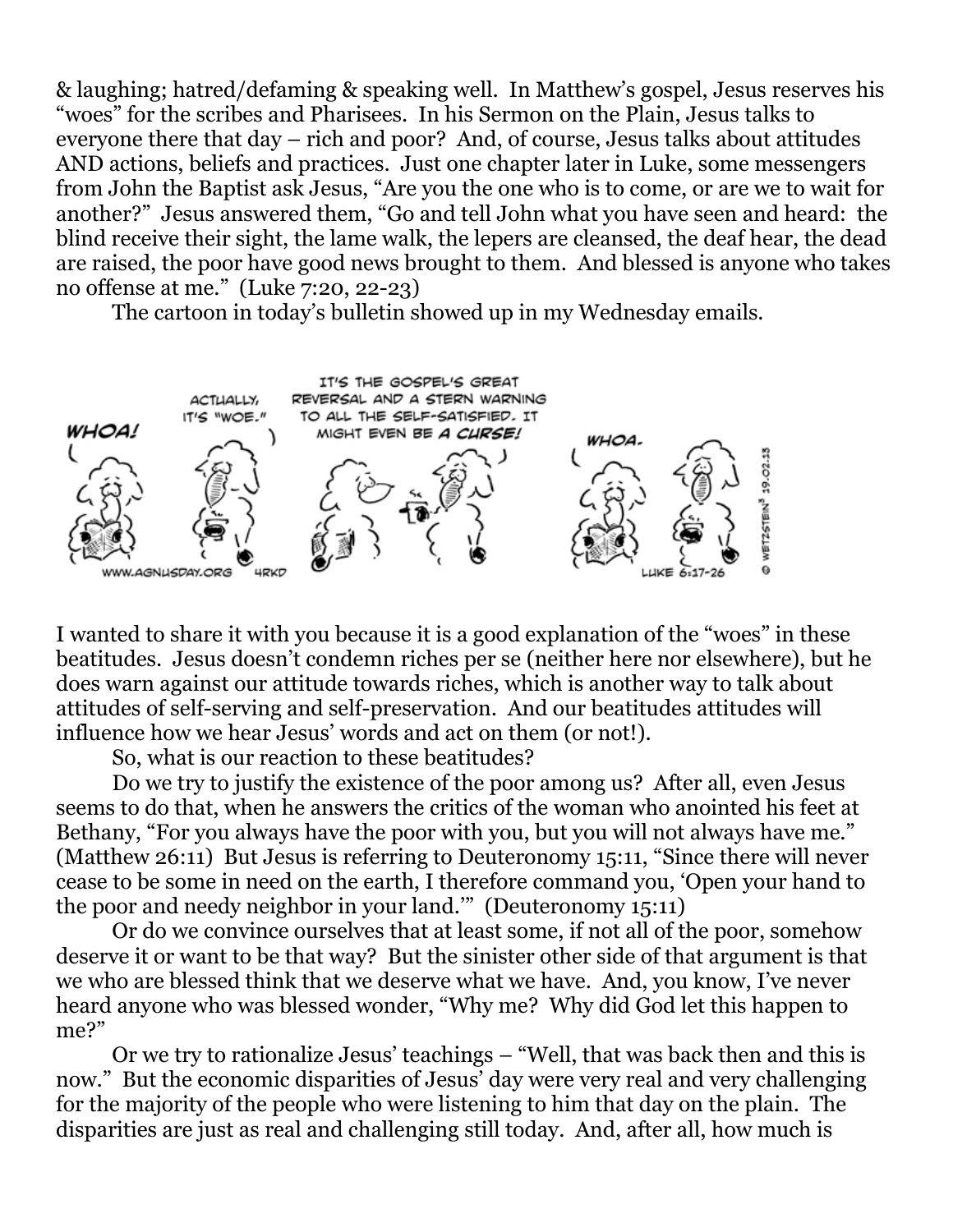enough? It's easy to compare ourselves favorably to the people in the higher brackets and convince ourselves, "We don't really have all that much," but we very rarely compare ourselves to the folks in the lower brackets and admit, "Well, we really do have a lot!"

As I sat at the table with Jaco my housemate at Justo Mwale University in Zambia in September, he shared with me some of what he was teaching his students. We started talking about cultural differences between the U.S. and Zambia, and he quoted the statistic that the vast majority of Zambians have to get by on \$2 a day. That's two U.S. dollars! I don't know about you, but I couldn't get by on \$2 a day. But you don't have to travel to Zambia to discover financial challenges and disparities. Census information for our own Duplin County indicates: per capita income of \$18,529 (which is 2/3 of the North Carolina per capita, 3/5 of U.S.); median household income of \$36,679 (which is  $\frac{3}{4}$  of the North Carolina median, 2/3 of the U.S.); and a poverty rate of 26.3% (which is about 1.5 times higher than the NC average of 16.2%, nearly double the U.S. rate of 14.6%). You and I aren't Jeff Bezos or Bill Gates or Warren Buffett, but how much is enough?

Or we can try to romanticize the Beatitudes, and stick with Matthew's version: "Blessed are the poor in spirit . . . Blessed are those who hunger and thirst for righteousness." But that's not what Jesus says in his Sermon on the Plain. And, as someone has pointed out, "Vested interests will often prefer a Christianity that will leave the status quo as it is and focus only on the world to come. . . Nazareth was not an announcement about another world and a far off future role, but about mission here and now. [These Beatitudes] are important commentary on blessedness . . . Blessedness in solidarity with the poor and the blessedness of the poor lie ultimately in the blessedness of sharing the life of the God of compassion and change and living out that hope, whatever it means in our situation. Such compassion begins where we are."<sup>3</sup>

Back in the mid-1990's, on a trip to Villahermosa, Tabasco, Mexico, our group rowed out to an island of 400 people. Their living conditions were not good – inadequate sewage, questionable water, a poor school, income limited to what they could get for the fish they caught in the lake and sold in the city market. But the people were so welcoming and gracious and generous, sharing their delicious fish and homemade tortillas. Their faith was infectious, vibrant, joyful, alive! That night, as we shared in our group back at the dorm, to a person we commented on the richness of the peoples' faith in such poor conditions. Then my doctor/fisherman friend, Ricky, spoke up and said, "Yes, they had a vibrant faith, but don't think for minute that the parents on that island don't wish they could provide better conditions for their children." Then he told us how he practiced medicine in those same conditions thirty minutes from our doorsteps in rural Halifax County, NC.

Some of you may have decided a while ago that I've gone from preaching to meddling today. So be it! Of course there has always been a debate in the church about the relationship between our faith/spiritual life on the one hand and our involvement in public policy, on the other. Since 1946, our Presbyterian Church (U.S.A.) has maintained an Office of Public